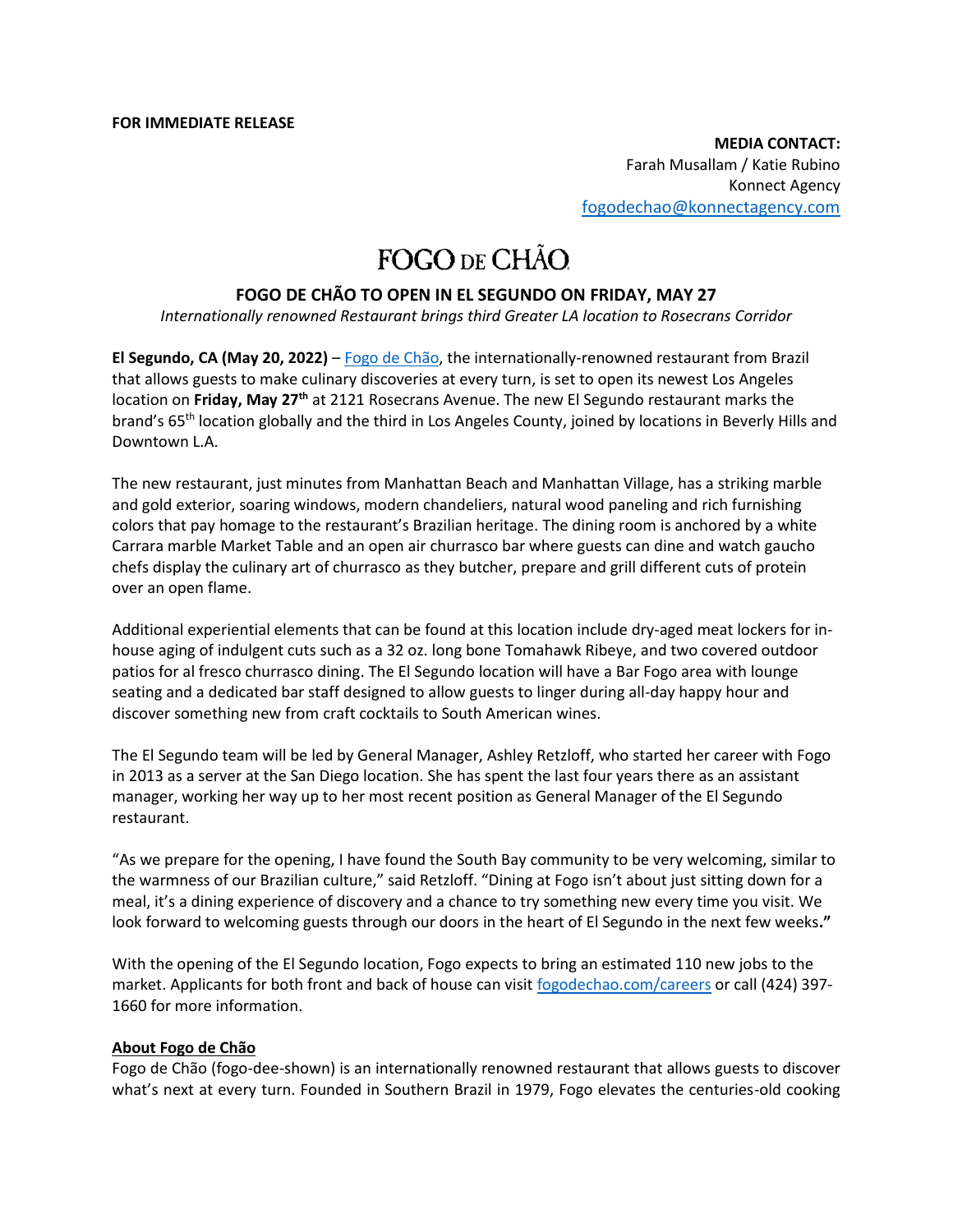technique of churrasco – the art of roasting high-quality cuts of meat over an open flame – into a cultural dining experience of discovery. In addition to its Market Table and Feijoada Bar – which includes seasonal salads and soup, fresh vegetables, imported charcuterie and more – guests are served simply- seasoned meats that are butchered, fire-roasted and carved tableside by gaucho chefs. Guests can also indulge in dry-aged or premium Wagyu cuts, seafood a la carte, Bar Fogo Features including signature cocktails, and an award-winning South American wine list, as well as smaller, sharable plates in Bar Fogo. Fogo offers differentiated menus for all dayparts including lunch, dinner, weekend brunch and group dining, plus fullservice catering and contactless takeout and delivery options.

For more information on Fogo de Chão or to make a reservation, please visi[t Fogo.com.](http://www.fogo.com/) For images, logos and other media assets, please visit th[e Fogo Newsroom.](https://fogodechao.com/newsroom/)



# # #

*Guests can enhance their experience with a 20 oz. Wagyu New York Strip, renowned for intense marbling and buttery texture. [Fogo.com](https://protect-us.mimecast.com/s/SRIvCJ6YNvI1Vk1PiV8bYC?domain=fogo.com)*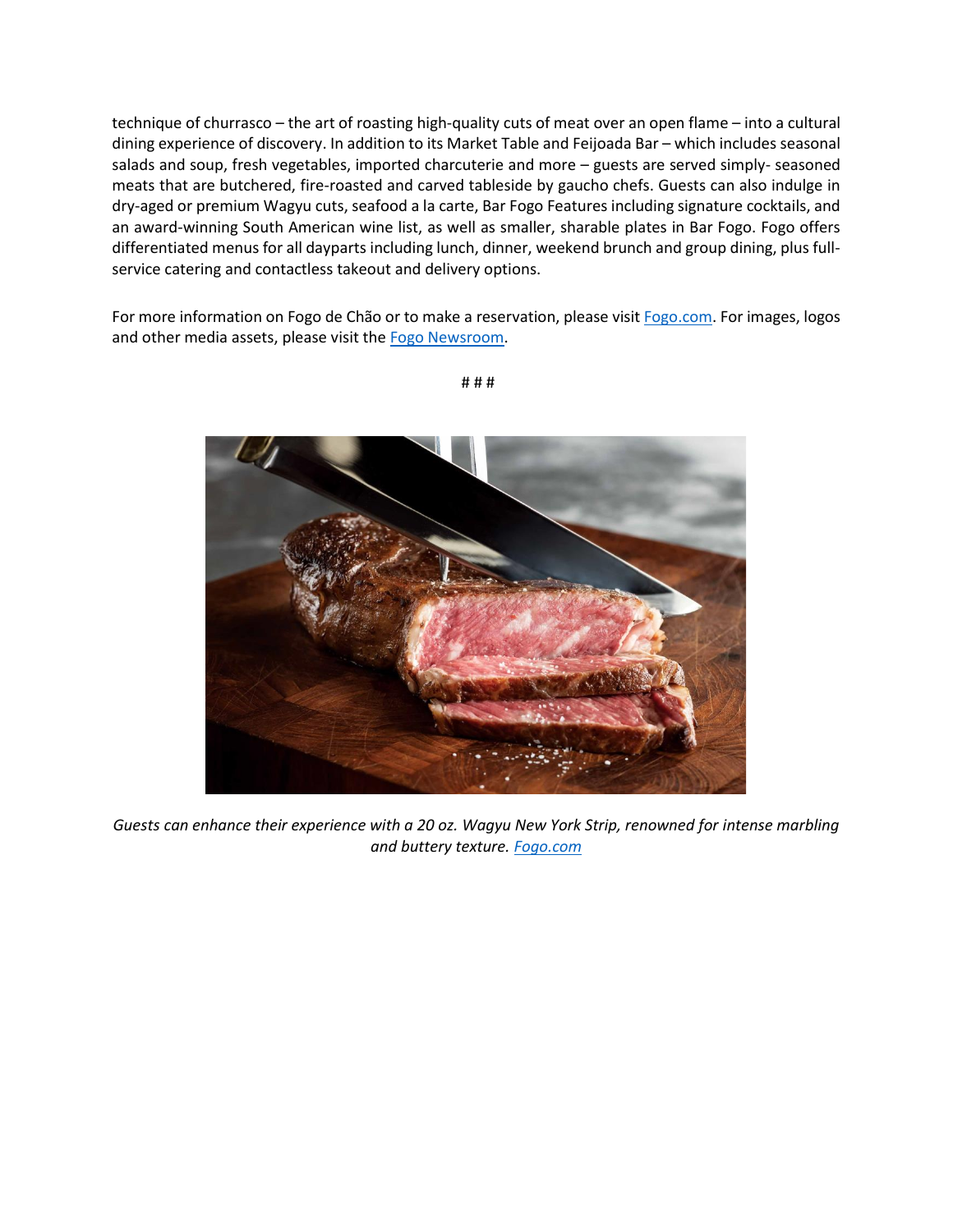

*Guests can enjoy small plates like Lobster & Shrimp Tacos, Churrasco meat boards or the house-ground Picanha Burger at Bar Fogo. [Fogo.com](https://protect-us.mimecast.com/s/SRIvCJ6YNvI1Vk1PiV8bYC?domain=fogo.com)*



*Brazilian-inspired seafood options are available à al carte including a Seafood Tower with jumbo shrimp, lobster and more. [Fogo.com](https://protect-us.mimecast.com/s/SRIvCJ6YNvI1Vk1PiV8bYC?domain=fogo.com)*